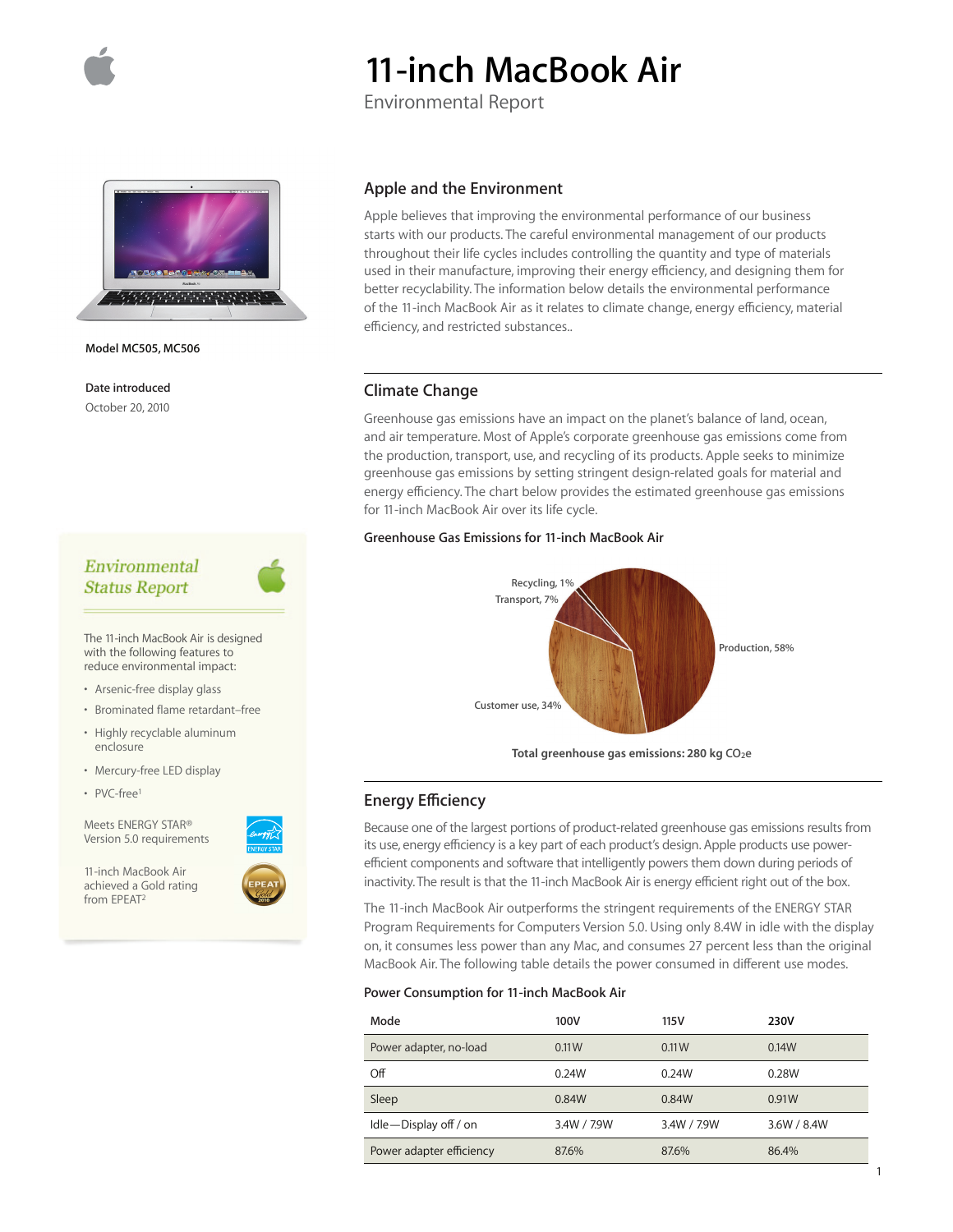

At only 8.4W in idle with the display on, the 11-inch MacBook Air consumes less power than any Mac. To put that in perspective, it takes seven 11-inch MacBook Air computers in idle with the display on to equal the power consumed by a single household 60W lightbulb.

#### **Battery chemistry**

Lithium-ion polymer, 35 Whr; free of lead, cadmium, and mercury



The 11-inch MacBook Air packaging is extremely material efficient, allowing at least 15 percent more units than the original MacBook Air to fit in each shipping container.

# **Material Efficiency**

Apple's ultracompact product and packaging designs lead the industry in material efficiency. Reducing the material footprint of a product helps maximize shipping efficiency. It also helps reduce energy consumed during production and material waste generated at the end of the product's life. Waste is further minimized by using batteries that last up to three times longer than typical notebook batteries. The 11-inch MacBook Air enclosure is made of aluminum and other materials highly desired by recyclers. The chart below details the materials used in this model.

### **Material Use for 11-inch MacBook Air**



## **Packaging**

The packaging for the 11-inch MacBook Air uses corrugated cardboard made from over 30 percent post-consumer recycled content and molded fiber made entirely from postconsumer recycled content. In addition, the packaging is extremely material efficient, allowing at least 15 percent more units to fit per shipping container than the original MacBook Air. The following table details the materials used in its packaging.

## **Packaging Breakdown for 11-inch MacBook Air (U.S. Configurations)**

| Material                      | Retail box | Retail and<br>shipping box |
|-------------------------------|------------|----------------------------|
| Paper (corrugate, paperboard) | 337q       | 635q                       |
| Molded fiber                  |            | 187q                       |
| High-impact polystyrene       | 136q       | 136q                       |
| Other plastics                | 23q        | 23q                        |

## **Restricted Substances**

Apple has long taken the lead in restricting harmful substances from its products and packaging. As part of this strategy, all Apple products comply with the strict European Directive on the Restriction of the Use of Certain Hazardous Substances in Electrical and Electronic Equipment, also known as the RoHS Directive. Examples of materials restricted by RoHS include lead, mercury, cadmium, hexavalent chromium, and the brominated flame retardants (BFRs) PBB and PBDE. The 11-inch MacBook Air goes even further than the requirements of the RoHS Directive by incorporating the following more aggressive restrictions:

- Mercury-free display
- Arsenic-free display glass
- BFR-free
- Polyvinyl chloride (PVC)–free internal cables and power adapter DC cable
- PVC-free AC power cord for United States, Canada, Mexico, Colombia, El Salvador, Guatemala, Panama, Peru, Puerto Rico, U.S. Virgin Islands, and Venezuela